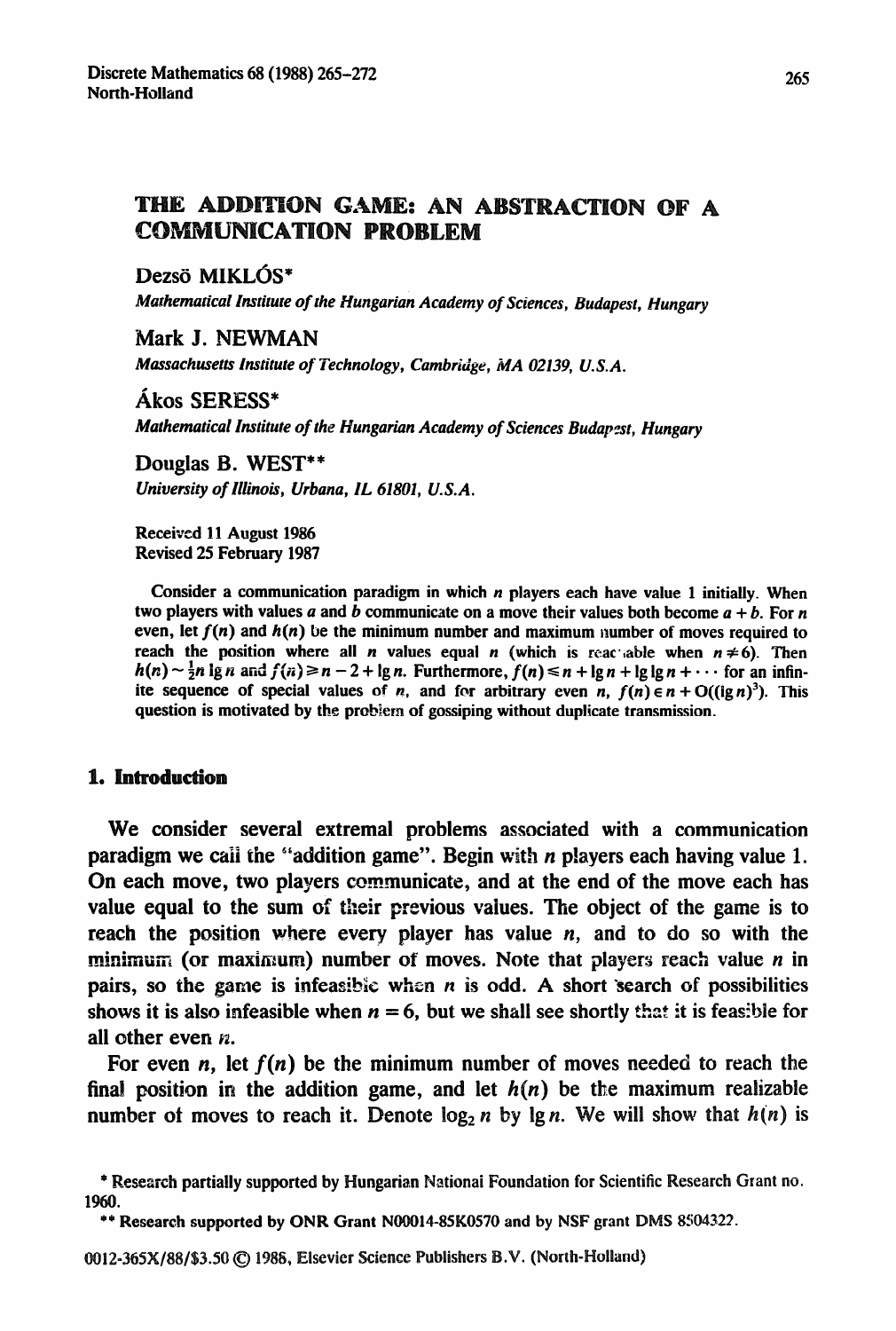asymptotic to  $\frac{1}{2}n \lg n$ , that  $f(n) \ge n - 2 + \lg n$ , that  $f(n) \le n + \lg n + \lg \lg n + \cdots$ for an infinite sequence of special values of *n*, and that in general  $f(n) \in n + 1$  $O((\lg n)^3)$ . This can be improved to  $n + O((\lg n)^2)$  by a difficult and lengthy proof, which we omit.

We *originally* investigated the addition game as an abstraction of the problem of gossiping without duplicate transmissions. In that problem the players start with distinguishable units (of "gossip"), and when two communicate they tell each other everything they know. In the final position each player must have *received* a copy of each unit exactly once. The addition game removes the distinctness restriction. Any feasible sequence of calls for the gossip problem is a feasible sequence of moves for the addition game. Letting  $g(n)$  (resp.  $k(n)$ ) be the minimum (resp. maximum) number of calls in a gossiping scheme without duplicate transmissions, we thus have  $f(n) \leq g(n) \leq k(n) \leq h(n)$ .

The feasibility question for the gossip problem was non-trivial. Like the addition game, it is infeasible when  $n$  is odd or equals 6, and not much effort is needed to show it is also infeasible when  $n \in \{10, 14, 18\}$ . Its feasibility for all multiples of 4 was noted originally in [1], and for the remaining even values of *n* in  $[2]$ . This shows that the addition game is feasible for even *n* when  $n \notin \{6, 10, 14, 18\}$ , and schemes are easily exhibited for  $n \in \{10, 14, 18\}$ .

The inductive gossiping scheme given in [1] (see [5]) uses  $\frac{1}{2}n \lg n + O(n)$  calls, and the scheme in [2] can also be modified easily to use this many calls. As mentioned above, this gives a lower bound for  $h(n)$ , which we show optimal. For the minimization problem, [5] showed  $g(n) \leq \frac{9}{4}n - 6$  when  $n \equiv 0 \pmod{4}$ , which [3] proved optimal. [3] also showed  $g(n) = \frac{9}{4}n - 4 \pm \frac{1}{2}$  when  $n \equiv 2 \pmod{4}$ . Hence  $f(n)$  is linear, but as noted above the correct constant is 1. ([4] generalized the linear scheme to  $k$ -party gossiping without duplication.)

The addition game and the gossip problem as described above are special cases of a more general addition game. Consider parameters *n, m, d,* with *n* divisible by d. Start each of the *n* players with a canonical basis vector in d dimensions, with  $n/d$  players getting each vector. Moves consist of replacing the vectors held by each of two players by the sum of those vectors. In the desired final position, each player has the vector  $m_1$ . The original addition game is the case  $d = 1$  and  $m = n$ , while the problem of gossiping without duplication is the case  $d = n$  and *m = I.* Again we say the game is *feasible* if the final position is reachable, and that any sequence of moves doing so *solves* the game. We call this the  $(n, m, d)$ addition game, or simply the  $(n, m)$  addition game if  $d = 1$ .

AS usual, feasibility requires *n* even. If *n/d* and *d ane* both even (and sufficiently large), the  $(n, n/d, d)$  addition game is solved by the following scheme. First apply the addition game to the  $n/d$  players having each basis vector. Re-group the players into  $n/d$  sets of size  $d$  using one from each group, and use the gossip scheme  $n/d$  times. The total number of calls used is  $d \cdot f(n/d) + (n/d) \cdot g(d)$ .

The feasibility question is even more interesting when  $d = 1$  and  $m \neq n$ . For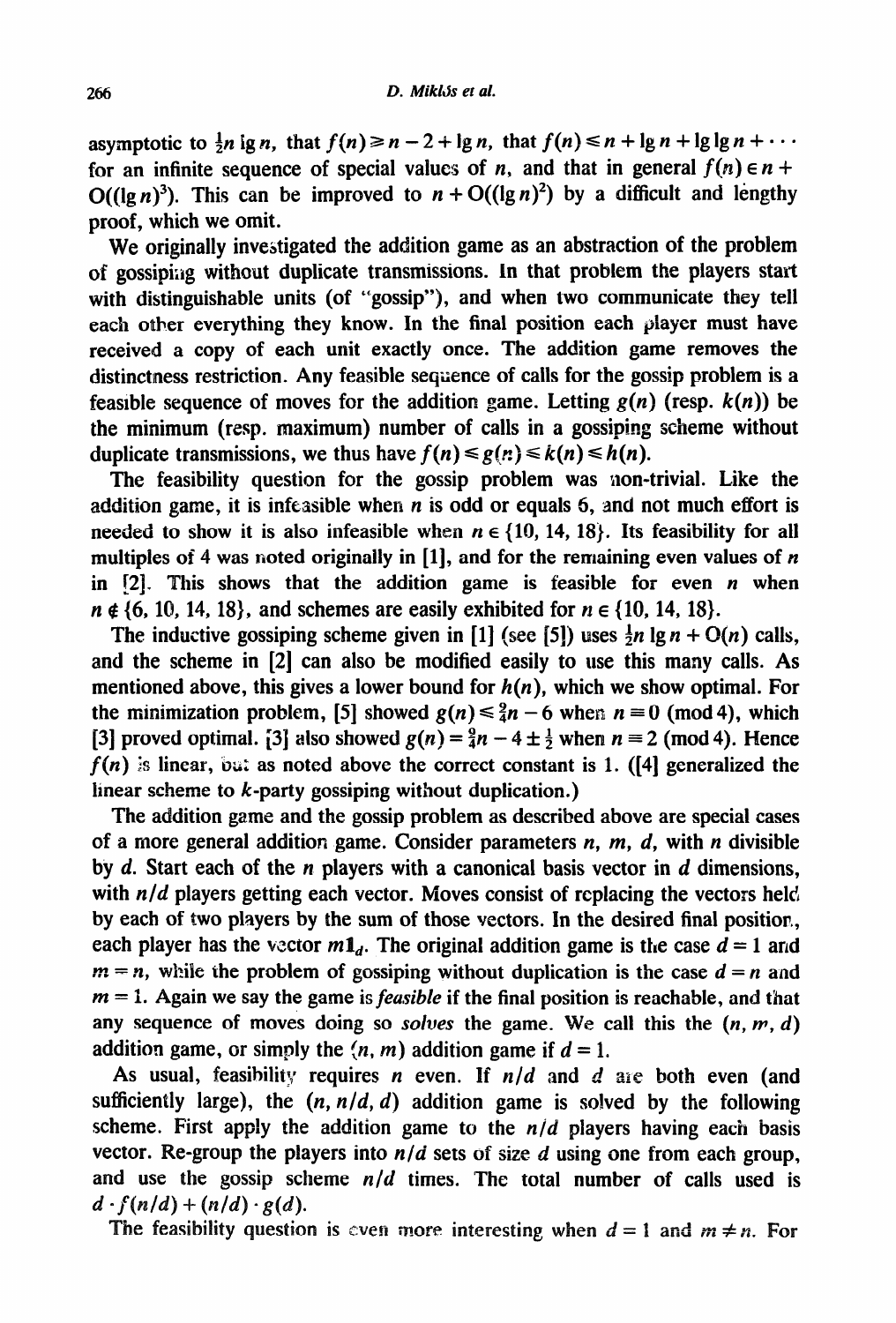example, when  $n = 4$  and  $m \neq 7, 11$ , it appears that the game always has solutions. The truth of this conjecture would yield  $f(n) \in n + O((\lg n)^2)$ , as discussed in Section 4, which partially explains the omission of the **lengthy proof**  of  $f(n) \in n + O((\lg n)^2)$  mentioned above. The feasibility question for  $d = 1$  and general  $m$ ,  $n$ , i.e., moving  $n$  players from value 1 to value  $m$ , was first posed by Richards.

In Section 2 we prove the constraints claimed for  $f(n)$  and  $h(n)$ , and in Sections 3 and 4 we provide near-optimal constructions for *f(n).* 

## **2. Constraints on** *I*

First, the maximization problem.

*moves.*  **Theorem 1.**  $h(n) \leq \frac{1}{2}n \lg n$ , which is asymptotically optimal. More generally, for *the*  $(n, m, d)$  addition game with  $d = 1$ , any feasible sequence takes at most  $\frac{1}{2}n \lg m$ 

**Proof.** As noted in the introduction, schemes taking asymptotically this many moves already exist, and we need only show we cannot use more. The proof we present here, shorter than the pigeonhole argument originally found by the authors, is due to Ziegler for the case  $m = n$ .

Let the product of the players' values after the *t*th move be  $\alpha_i$ . Suppose the values of two players are  $a$  and  $b$  before they move together. By the arithmetic-geometric mean inequality,  $(a + b)(a + b) = 2ab + a^2 + b^2$ Therefore, regardless of the choice of move,  $\alpha_t \ge 4\alpha_{t-1}$ . Since the initial and final values of  $\alpha$  are 1 and  $m^n$ , the number of moves is at most  $\log_4 m^n = \frac{1}{2}n \lg m$ .  $\Box$ 

*Now* consider the least number of moves to reach the final position.

**Theorem 2.**  $f(n) \ge n-2+\lg n$ .

**Proof.** Let  $\alpha_i$  be the sum of the players' values after move *t*. We have  $\alpha_0 = n$ , and the final value of  $\alpha$  is  $n^2$ . On any move, the gain in  $\alpha$  equals the value each **participant in the move has at the end of the move. Hence any move that finishes** two players has a gain of  $n$ , and no move has gain more than  $n$ . Also, the greatest gain is always achieved by moving the two farthest players. After  $\lfloor \lg \frac{1}{2}n \rfloor$  moves, the total value is at most  $n - 2 + 2(2^{\lfloor \lg \frac{1}{2}n \rfloor}) \le 2n - 2$ . Hence there must be at least  $(n^2-2n+2)/n$  moves remaining after that.  $\square$ 

This bound is surprisingly close to optimal and surprisingly hard to improve. The closeness to optimality is surprising because the argument is so easy and because consistently moving to obtain the greatest possible immediate gain leads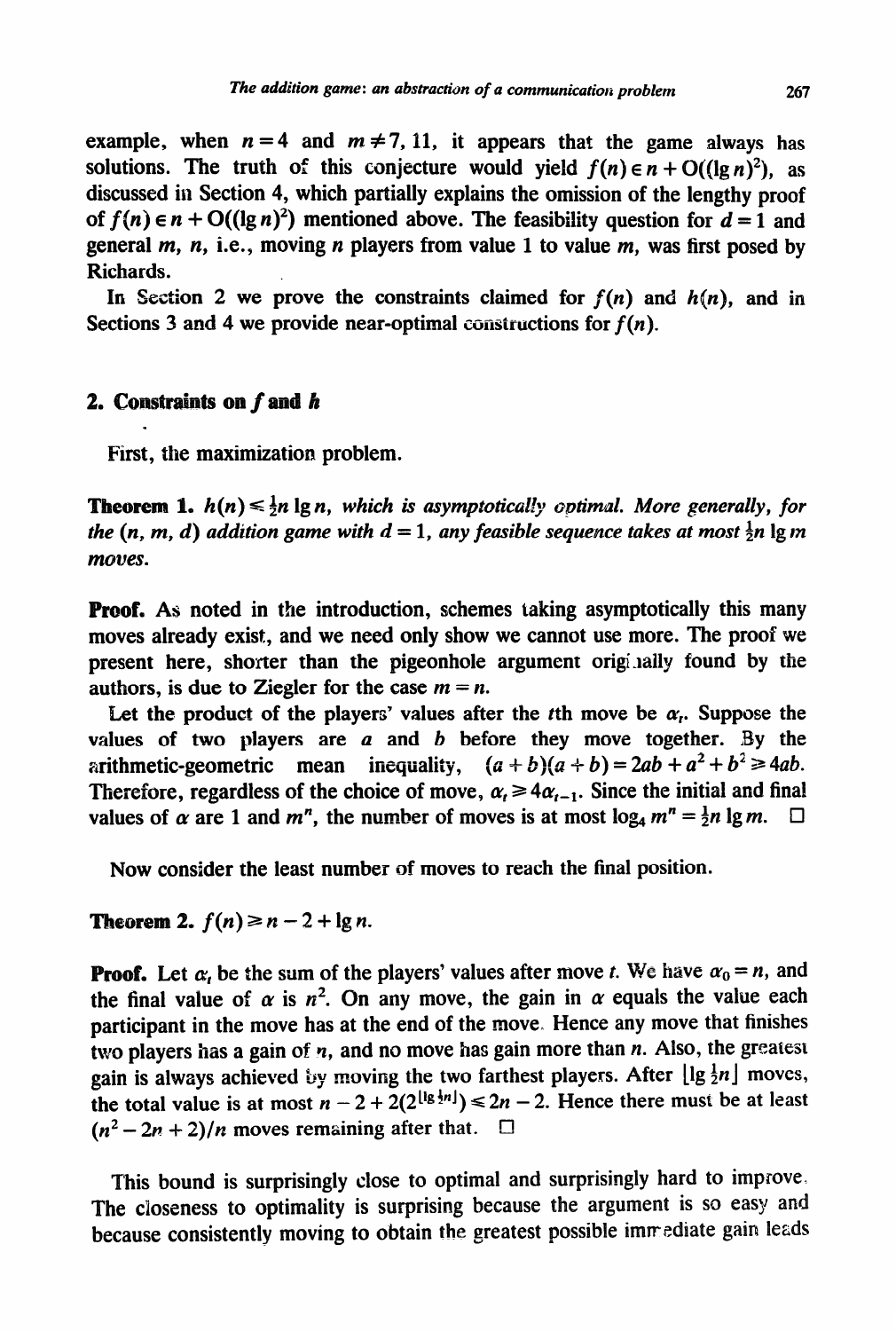to a sequence of  $\frac{1}{2}n \lg n$  moves. On the other hand, since the scheme suggested by the argument clearly cannot be attained, it should be possible to improve this bound, perhaps to show that the construction of the next section is optimal.

#### 3. Construction for special values of  $n$

We consider a special sequence of values, recursively defined.

**Theorem 3.** Define  $a_k$  by  $a_1 = 4$ ,  $a_k = 2^{a_{k-1}} + a_{k-1}$  for  $k \ge 2$ . Then  $f(a_k) \le a_k + 1$  $a_{k-1}+\cdots+a_1$ . I.e.,  $f(n) \leq n+\lg n+\lg \lg n+\cdots$  for  $n=a_k$ .

**Proof.** Note that  $a_{k-1} = \lg(a_k - a_{k-1}) \le \lg a_k$ , and that for  $n = 4$  it is easy to complete the game in 4 moves. Let  $M = a_k + \cdots + a_1$ . For  $k > 1$ , we specify an explicit sequence of M moves for  $n = a_k$ . To describe the state of the game after any move, we use the format  $\binom{v_1}{m_1} \cdots \binom{v_k}{m_k}$ ; t), where  $v_1, \ldots, v_k$  is a list of values (also called "positions") currently held by players,  $m_1, \ldots, m_k$  are the corresponding multiplicities of players holding those values or positions, and  $t$  is the total number of moves made so far. The initial state is  $\binom{1}{n}$ , and the final state in a minimal sequence is  $\binom{n}{n} f(n)$ . It is natural to combine several such descriptions in a single table; each line of the table give a popul<sup> $\alpha$ </sup>ion distribution over the values indicated by the columns.

The general strategy is to develop two players rapidly by moving them with each other to a large value, then moving them with unstarted players (players at position 1, also called new players) till reaching the end. The leaders move one unit on each wave of these latter moves, but the number of leaders doubles on each wave.. If the initial leaders start by doubling their **position together** *k* **times,**  this would solve the problem if  $n - 2^k = \lg n - 1$ , and approximately achieve the bound of Theorem 2. Unfortunately, no choice of n, *k* satisfies this equation. Nevertheless, for  $n = a_k$  as defined above, we will combine several phases of this type. In each phase, we leave two players along the way that we gather up in the next phase, to help the next phase to work.

*Phase* 1. Make  $a_{k-1}$  moves on two new players, reaching the position indicated by line 1 of Table 1. Matching each of these with new players twice yields the next two lines; note that we are leaving two players behind. Phase 1 ends with  $a_{k-1}$  – 2 steps of matching all the leading players with new players. The number of leading players doubles each time till value  $n$  is reached. The game position is now that of the last line of the :ab!e. With  $n = a_k = 2^{a_{k-1}} + a_{k-1}$ , this equals  $\binom{1}{a_{k-1}-2}$   $n-a_{k-1}+1$   $\binom{n}{n-a_{k-1}}$ ;  $a_k$ ).

Phase 2. This is actually a succession of phases like Phase 1. We claim we can reach  $\binom{1}{a_{k-1}-2}$   $\binom{n-a_{k-1}+1}{2}$   $\binom{n}{n-a_{k-1}}$ ;  $\sum_{i=0}^{j-1} a_{k-i}$ , for  $j=1,\ldots,k-2$ . Phase 1 provides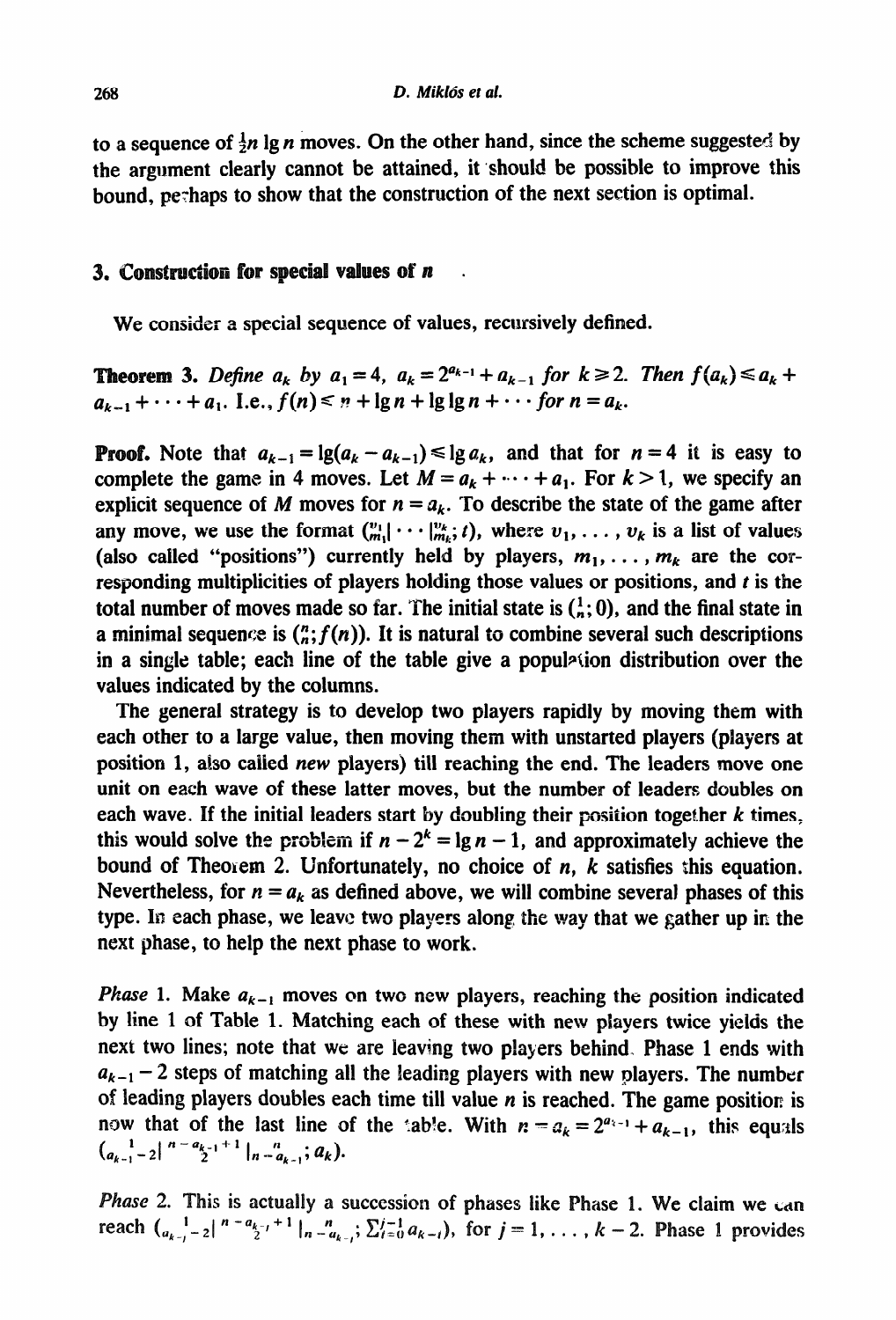|                         | $2^{a_{k-1}}$ | $2^{a_{k-1}}+1=$<br>$n - a_{k-1} + 1$ $2^{a_{k-1}} + 2$ |   | $2^{a_{k-1}}+a_{k-1}$<br>$= n$ | <b>Total moves</b>                              |
|-------------------------|---------------|---------------------------------------------------------|---|--------------------------------|-------------------------------------------------|
| $a_k-2$                 |               | O                                                       | 0 |                                | $a_{k-1}$                                       |
| $a_k - 4$               |               |                                                         | o | 0                              | $a_{k-1}+2$                                     |
| $a_k - 6$               | 0             |                                                         | 4 | 0                              |                                                 |
| $a_k - 2^{a_{k-1}} - 2$ | 0             |                                                         | o | $2^{a_{k-1}}$                  | $a_{k-1}$ + 4<br>$a_{k-1}$ + 2 <sup>a</sup> k-1 |

**Table 1. Phase 1 of the scheme for special** *n* 

Table 2. Phase 2 of the scheme for special *n* 

|                               |   | $2^{a_{k-j}}$ $n-a_{k-j+1}+1$ $n-a_{k-j}+1$ $n-a_{k-j}+2$ n |   |   |                                                            | <b>Total moves</b> |
|-------------------------------|---|-------------------------------------------------------------|---|---|------------------------------------------------------------|--------------------|
| $a_{k-j+1}-2$                 | o |                                                             |   | 0 | $n - a_{k-j+1}$                                            | M'                 |
| $a_{k-j+1} - 4$               |   |                                                             | 0 | 0 | $n - a_{k-i+1}$                                            | $M' + a_{k-j}$     |
| $a_{k-j+1} - 4$               | 0 | 0                                                           |   | 0 | $n - a_{k-i+1}$                                            | $M' + a_{k-j} + 2$ |
| $a_{k-j+1} - 6$               | 0 |                                                             |   | 4 | $n - a_{k-j+1}$                                            | $M' + a_{k-j} + 4$ |
| $a_{k-j+1} - 2^{a_{k-j}} - 2$ |   |                                                             |   | 0 | $n - a_{k-j+1} + 2^{a_{k-j}}$ $M' + a_{k-j} + 2^{a_{k-j}}$ |                    |

the basis for induction on  $j$ . For the induction step, consider Table 2. The induction hypothesis guarantees reaching the position of line 1, where  $M' =$  $\sum_{i=0}^{j-2} a_{k-i}$ , the previous number of moves. Make  $a_{k-j}$  moves 0.1 two new players together and match them with the two leftover piayers from the previous phase to get the positions of lines 2 and 3. Match two of the resulting players with new players to reach line 4. Finally, as in Phase 1, complete this with  $a_{k-1} - 2$  steps of matching all leading unfinished players with new players, reaching line 5. This **position** is the same as  $\left(a_{k-j}-2\right)^{n-a_{k-j}+1}$   $\left|n\right|_{n-a_{k-j}}^{n}$ ;  $\sum_{i=0}^{j-1} a_{k-i}$ , as desired.

*Phase* 3. At the end of Phase 2, we have  $j = k - 2$ . With  $a_2 = 20$ , the position is  $\int_{18}^{1} \int_{18}^{1} \int_{18}^{1} \int_{18}^{1} dx$  increased the position of the two leftover players moved cloer to *n*. Next we make  $4 = a_1$  moves with two new players and then combine them with the previously ieftover players, as in early phases, yielding  $\left(\frac{1}{16}\right)^n \frac{1}{4}$   $\frac{n}{20}$ ;  $M - 18$ ). This phase is different because we must leave leftover players in two positions. The remaining moves can be read from the

|    |   | $n-3$ | $n-2$ | $n-1$ | n        | <b>Total moves</b> |
|----|---|-------|-------|-------|----------|--------------------|
| 14 | 0 | 2     |       |       | $n - 20$ | $M - 16$           |
| 12 | 0 | 2     |       | 4     |          | $n - 20$ $M - 14$  |
| 8  | 0 | 2     |       | 0     | $n-12$   | $M-10$             |
| 4  | 4 | 2     | 2     | 0     | $n-12$   | $M - 8$            |
| 4  | 2 | 2     | 0     | 0     | $n-8$    | $M - 6$            |
| 4  | 0 | 0     | 0     |       | $n-8$    | $M-4$              |
| 0  | 0 | 0     |       |       | n        | M                  |

**Table 3. Phase 3 of the scheme for special** *n*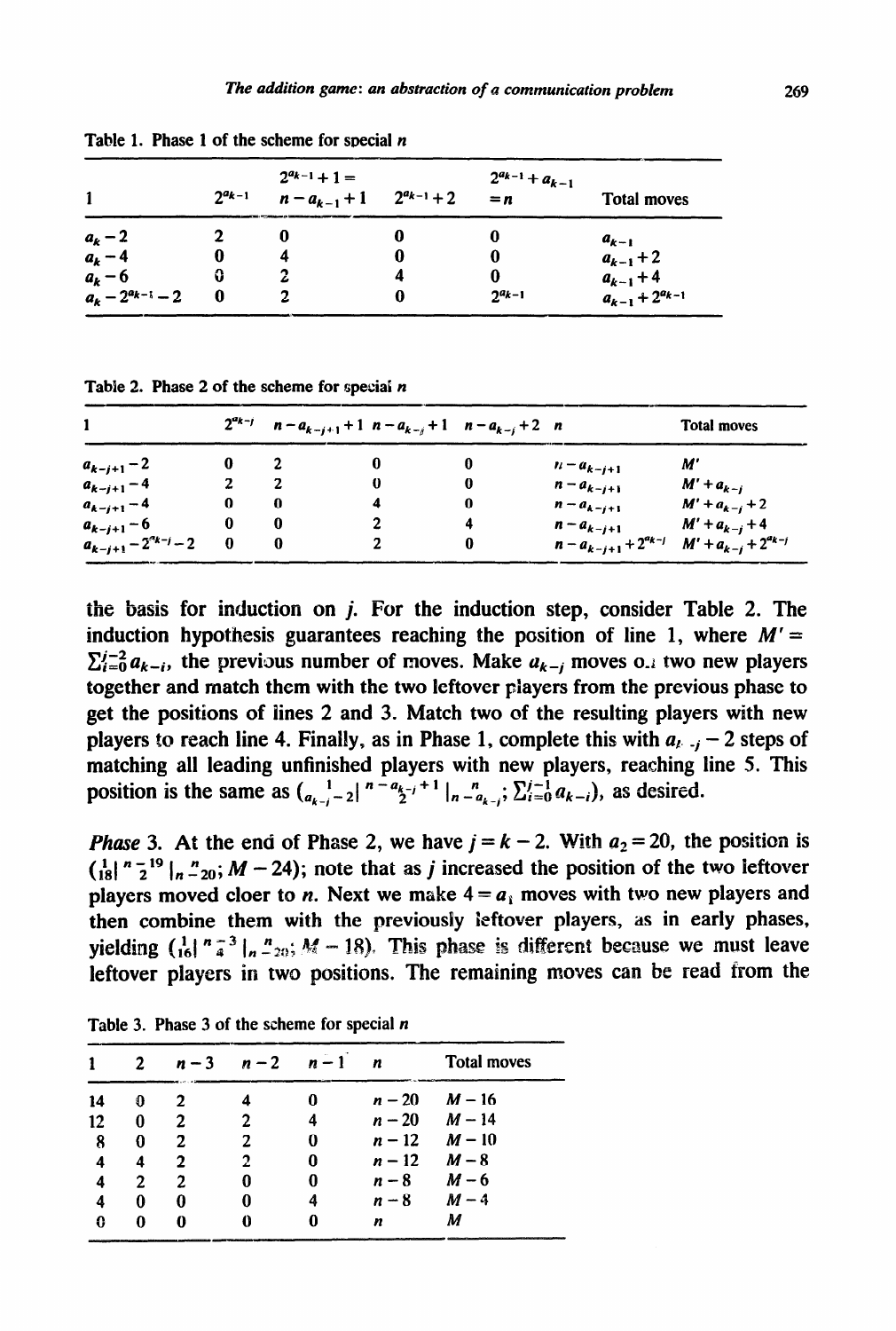positions indicated by successive lines in Table 3, completing the proof that  $f(n) \leq M$  when  $n = a_k$ .  $\Box$ 

# 4. The general construction

As mentioned in the introduction, if we could solve the general addition game for  $(n, m, d) = (4, m, 1)$  with  $m \neq 7, 11$ , we could prove  $f(n) \in n + O((\lg n)^2)$ . We discuss this here to motivate the general construction.

Suppose *n* is divisible by 4 and  $n = \sum 2^{c_i}$ , with all  $c_i \ge 2$ . Suppose also that  $n - c_i + 2 \ne 7$ , 11 for all *i*, which holds for  $n \ge 14$ . For each *i*, move 4 players by themselves to  $n - c_i + 2$ , and follow this with  $c_i - 2$  steps of matching all the leaders to new players, as in the proof of Theorem 3. This moves  $2^{c_i}$  players to value *n*. By Theorem 1, the moves in the initial phase total at most  $2\sum \lg(n - c_i + 2)$ . The latter phase has a move for each unstarted player after the first phase, i.e.,  $n - 4k$  moves, where *n* was expressed as a sum of *k* powers. We get  $f(n) \le n + k(2\lg n - 4) \le n + 2(\lg n)^2 - 8\lg n + 8$ , since each such *n* is expressible with at most  $\lg n - 2$  powers of 2.

On the other hand, if  $n \equiv 2 \pmod{4}$ , we must be more careful. Values through 18 can be considered explicitly. Beyond that, we express  $n - r$  as a sum of powers of 2 as above, where *r* is the smallest odd multiple of 2 satisfying  $r \ge$  $max{22, 2 \lg n}$ . We move  $n - r$  players to *n* as above. For the remaining players, express *n* as the sum of exactly  $\frac{1}{2}r$  powers of 2 (as detailed later), and move the *r* players in pairs so the sum of all their values will be exactly *n* in this way. By the result of [3] mentioned earlier, there is a sequence of  $\frac{9}{4}r - 3.5$  moves on these r players that puts them all at position *n.* Again we are using at most lg *n* powers of 2 in this added step, but since we place only pairs rather than quadruples, we get  $(\lg n)^2$  additional steps, not  $2(\lg n)^2$ , so  $f(n) \le n + 3(\lg n)^2 + O(\lg n)$ .

The ideas used above are all present in our general upper bound proof. In lieu of the missing lemma about moving 4 players to m, we begin by proving a weaker lemma of a similar nature, which itself requires a numerical lemma.

**Lemma 1.** If p is an integer with  $2^l \leq p \leq 2^{2^l}$ , then p can be expressed as the sum of  $2<sup>l</sup>$  non-negative powers of 2. Furthermore, the c<sub>i</sub> in  $p = \sum_{i=1}^{2^l} 2^{c^i}$ , can be chosen so *that*  $\sum c_i \leq (1 + |\lg p|)$ .

**Proof.** Since  $p \le 2^{2}$ , the binary expansion of p has at most 2' terms; i.e., there is a unique partition of p into distinct powers of 2 with largest exponent  $\left| \lg p \right|$ . Starting with this partition, increase the number of terms to  $2<sup>t</sup>$  by successively splitting positive powers, replacing 2<sup>c</sup> by two copies of  $2^{c-1}$ . Consider such a partition minimizing  $\sum c_i$ ; note that still max  $c_i \leq |\lg p|$ . Only the smallest positive power can be repeated, and if repeated it appears at most twice, since  $2^{j} + 2^{k} + 2^{k}$  with  $j \ge k > 0$  can be replaced by  $2^{j+1} + 2^{k-1} + 2^{k-1}$ . If no positive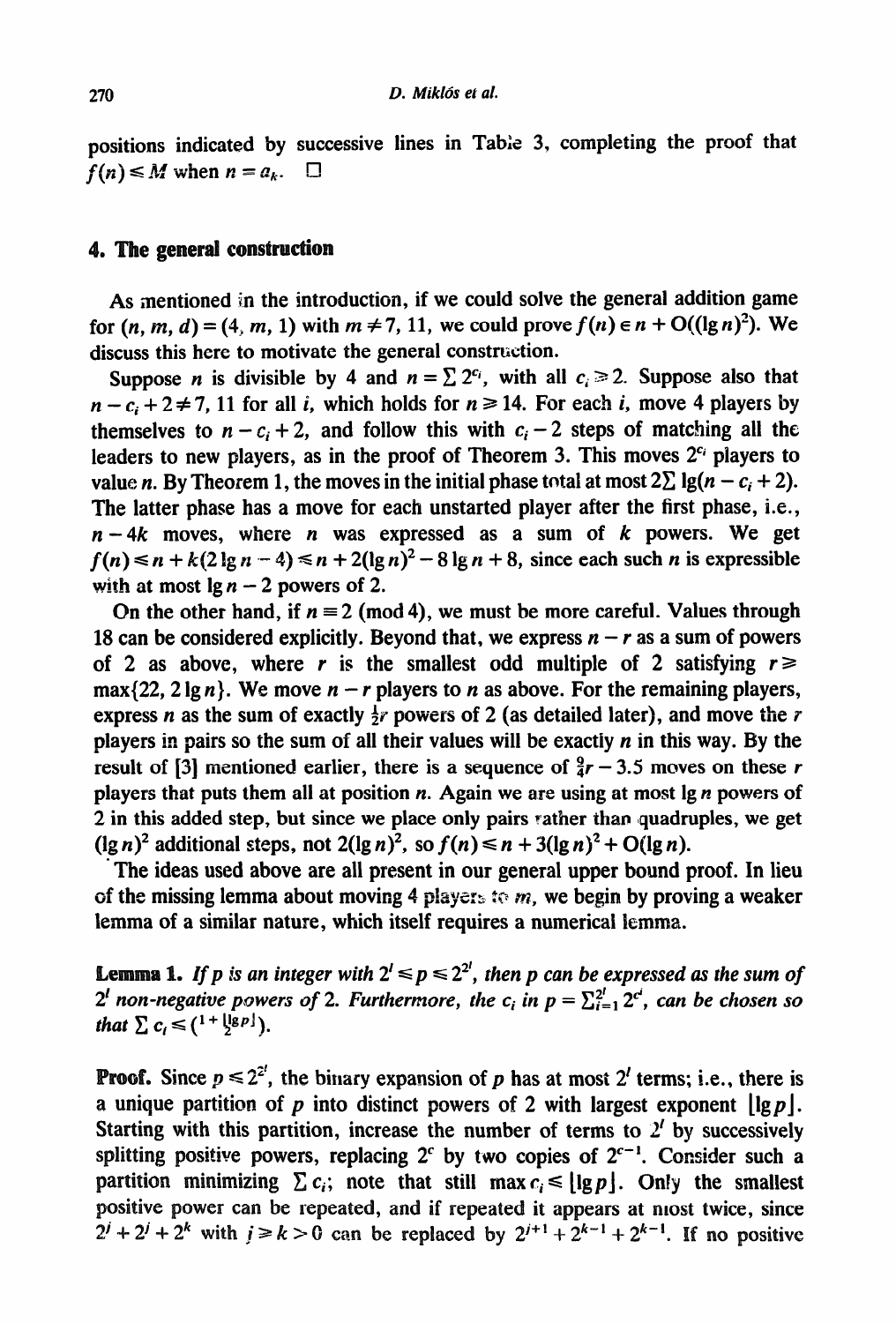power is repeated, the sum is at most

$$
\sum_{i=1}^{\lfloor \lg p \rfloor} i = {\binom{1+\lfloor \lg p \rfloor}{2}}.
$$

If a positive power  $2^{j}$  is repeated, consider the expression obtained by replacing one copy of  $2^{j}$  by  $2 + \sum_{i=1}^{j-1} 2^{i}$ . Now 2 is the only repeated positive power and  $\sum c_i$ has not decreased, so  $\sum c_i$  is bounded by  $({}^{1+\frac{1}{2}g\rho})+1$ . However, equality requires  $p \ge 2^{1+ \lfloor \lg p \rfloor}$ , which is impossible.  $\Box$ 

**Lemma 2.** Suppose a and m satisfy  $k \le a \le m + k - 2^k$ , where  $k = \lfloor 1 + \lg \lg m \rfloor + 1$  $\varepsilon$  with  $\varepsilon$  chosen as 0 or 1 so that  $m - (a - k)$  is even. Then we can solve the  $(2^a, m)$ *addition game, using at most*  $2^a + \frac{1}{2}(\lg m)^2 + \frac{19}{2}\lg m$  moves.

**roof.** First write  $m - (a - k)$  as the sum of exactly  $2^{k-1}$  positive powers of 2. Since  $m \le 2^{2^{k-1}}$ ,  $2^k \le m - (a - k)$ , and  $m - (a - k)$  is even, we can apply Lemma 1 to  $\frac{1}{2}(m - (a - k))$  with  $l = k - 1$  to write  $m - (a - k) = \sum_{i=1}^{2^{k-1}} 2^{c_i}$  with  $c_i$  positive and  $\sum (c_i - 1) \leq (\frac{\lfloor \lg m \rfloor}{2})$ . Now, for each *i* we move two players to position  $2^{c_i-1}$ with  $c_i - 1$  moves. This yields a set of  $2^k$  players with values summing to  $m - (a - k)$ . This phase uses at most ( $\binom{\lfloor \log m \rfloor}{2}$ ) moves.

Next we use a sequence of moves on these players that corresponds to a minimal sequence solving the gossip problem without duplicat  $:$  transmission for  $2<sup>k</sup>$  gossips. The value held by each player in this set reaches each other player exactly once, so at the end of these  $\frac{5}{4}2^k - 6$  moves we have  $2^k$  players at position  $m - (a - k)$ .

Finally,  $a - k$  rounds of matching all the leaders with new players puts all  $2<sup>a</sup>$ players at position *m*. This step uses  $2^a - 2^k$  moves, since each move here starts a new player. Since  $2^{k-1} \le 4 \lg m$ , the total number of moves over all three phases is less than

$$
2^{a} + \binom{\lfloor \lg m \rfloor}{2} + \frac{5}{4} 2^{k} \leq 2^{a} + \frac{1}{2} (\lg m)^{2} + \frac{19}{2} \lg m. \quad \Box
$$

Now, we can attack  $f(n)$  itself. The idea is to move players to n in bunches of size  $2^{a_i}$  by using Lemma 2, and then handle the leftover players separately.

**Theorem 4.**  $f(n) \le n + (\lg n)^3 + 22(\lg n)^2 + \frac{27}{2} \lg n + O(1)$ .

**Proof.** Besides the bunches of size  $2<sup>a</sup>$ , we will have r leftover players. More precisely, we want to write *n* in the form  $n = r + \sum_{i=1}^{r} 2^{a_i}$  with restrictions that will make the steps in the scheme work. The restrictions are  $a_i \ge k$  and  $6 \lg n > r \ge 1$  $\max\{22, 2 \lg n\}$ , where  $k = \lfloor 1 + \lg \lg n \rfloor$ . The reason for the restriction  $a_i \ge k$  is to employ Lemma 2 to solve the  $(2^{a_i}, n)$  addition game. We do not need the  $\varepsilon$  of Lemma 2 because *n* is even. I.e., if  $a_i = k$ , then  $n - (a_i - k)$  is even, and if  $a_i > k$ , then  $a_i \ge k + 1$ . Note that  $2 \lg n \le 2^k < 4 \lg n$ .